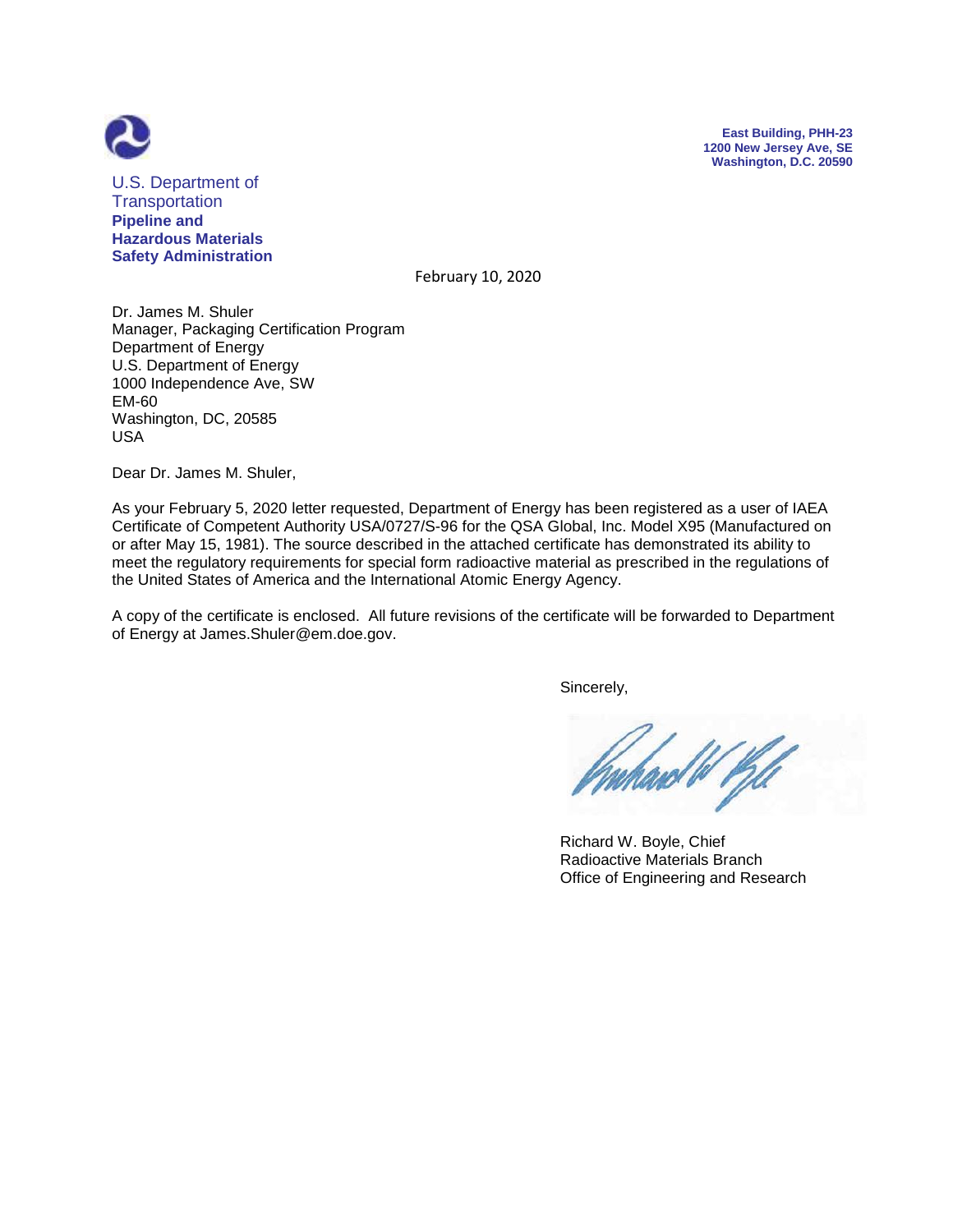

**Pipeline and Hazardous Materials Safety Administration**

**1200 New Jersey Avenue Southeast Washington, D.C. 20590 SPECIAL FORM RADIOACTIVE MATERIALS IAEA CERTIFICATE OF COMPETENT AUTHORITY CERTIFICATE USA/0727/S-96, REVISION 2**

**East Building, PHH-23**

This certifies that the source described has been demonstrated to meet the regulatory requirements for special form radioactive material as prescribed in the regulations of the International Atomic Energy Agency<sup>1</sup> and the United States of America² for the transport of radioactive material.

- 1. Source Identification QSA Global, Inc. Model X95 (Manufactured on or after May 15, 1981).
- 2. Source Description Cylindrical single encapsulation made of stainless steel and tungsten inert gas or laser seal welded. Approximate outer dimensions are 45.5 mm (1.79 in.) in diameter and 8.3 mm (0.33 in.) in length. Minimum wall thickness is 0.25 mm (0.01 in.). Construction shall be in accordance with attached AEA Technology QSA, Inc. Drawing No. RBA11079, Rev. A.
- 3. Radioactive Contents No more than 370.0 GBq (10.0 Ci) of Americium-241. The Am-241 is in the form of an oxide incorporated into a ceramic matrix.
- 4. Quality Assurance Records of Quality Assurance activities required by Paragraph 310 of the IAEA regulations<sup>1</sup> shall be maintained and made available to the authorized officials for at least three years after the last shipment authorized by this certificate. Consignors in the United States exporting shipments under this certificate shall satisfy the applicable requirements of Subpart H of 10 CFR 71.
- 5. Expiration Date This certificate expires on August 31, 2020.

<sup>1</sup> "Regulations for the Safe Transport of Radioactive Material, 1996 Edition (Revised), No. TS-R-1 (ST-1, Revised)," published by the International Atomic Energy Agency(IAEA), Vienna, Austria.

 ² Title 49, Code of Federal Regulations, Parts 100-199, United States of America.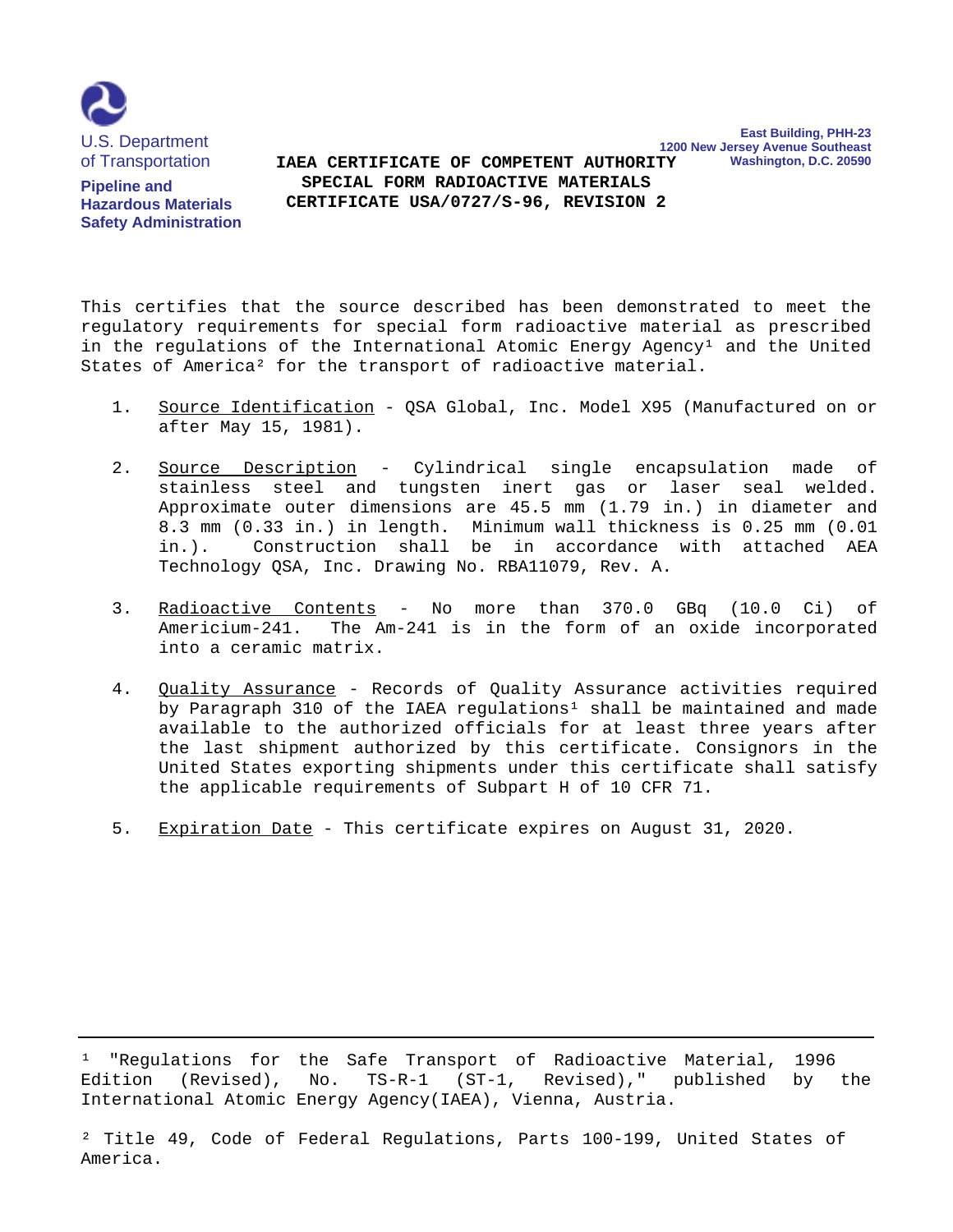#### **(- 2 -)**

# **CERTIFICATE USA/0727/S-96, REVISION 2**

This certificate is issued in accordance with paragraph 804 of the IAEA Regulations and Section 173.476 of Title 49 of the Code of Federal Regulations, in response to the August 06, 2015 petition by QSA Global, Inc., Burlington, MA, and in consideration of other information on file in this Office.

Certified By:

**Aug 21 2015** (DATE)

Dr. Magdy El-Sibaie Associate Administrator for Hazardous Materials Safety

Revision 2 - Isued to extend the expiration date.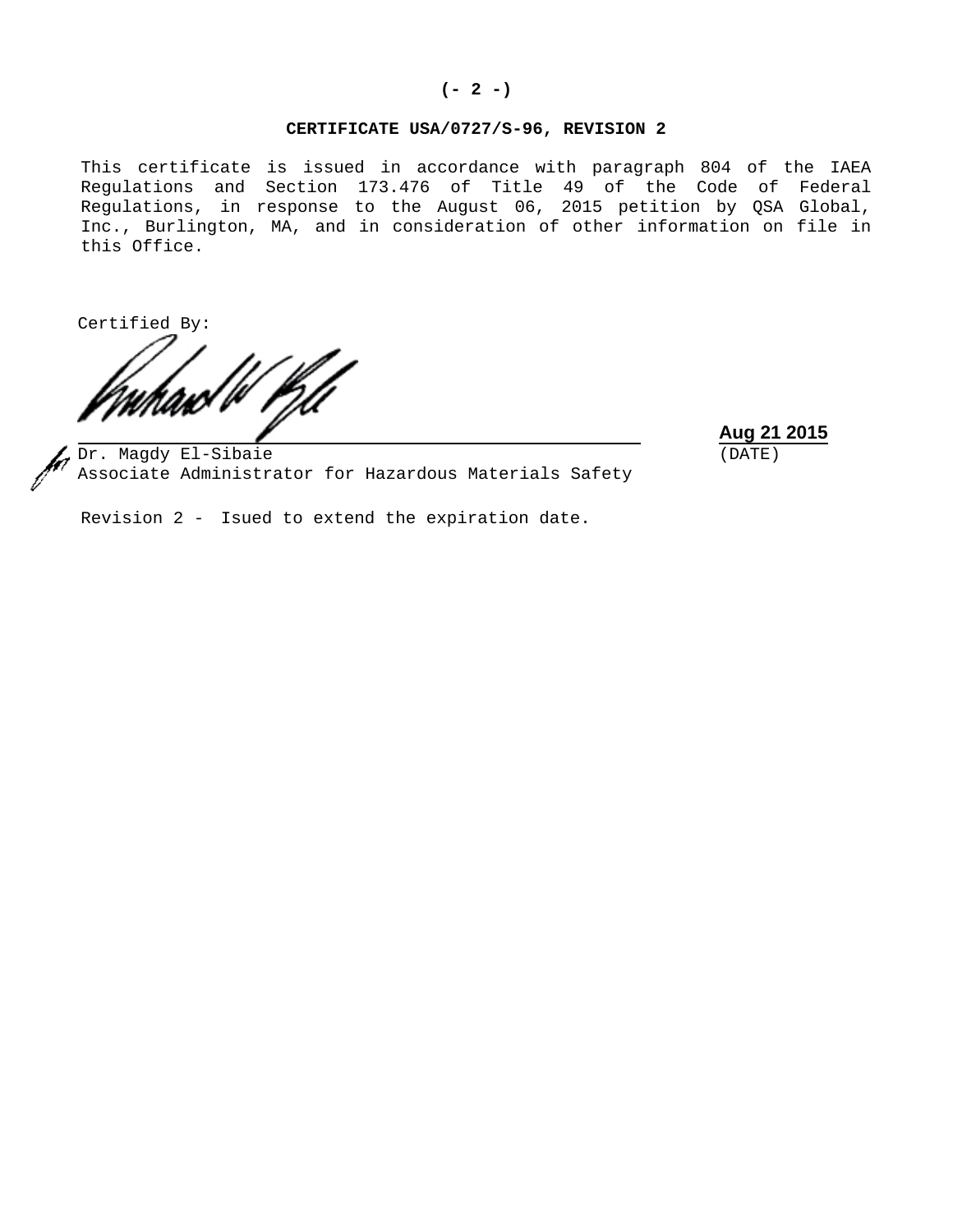